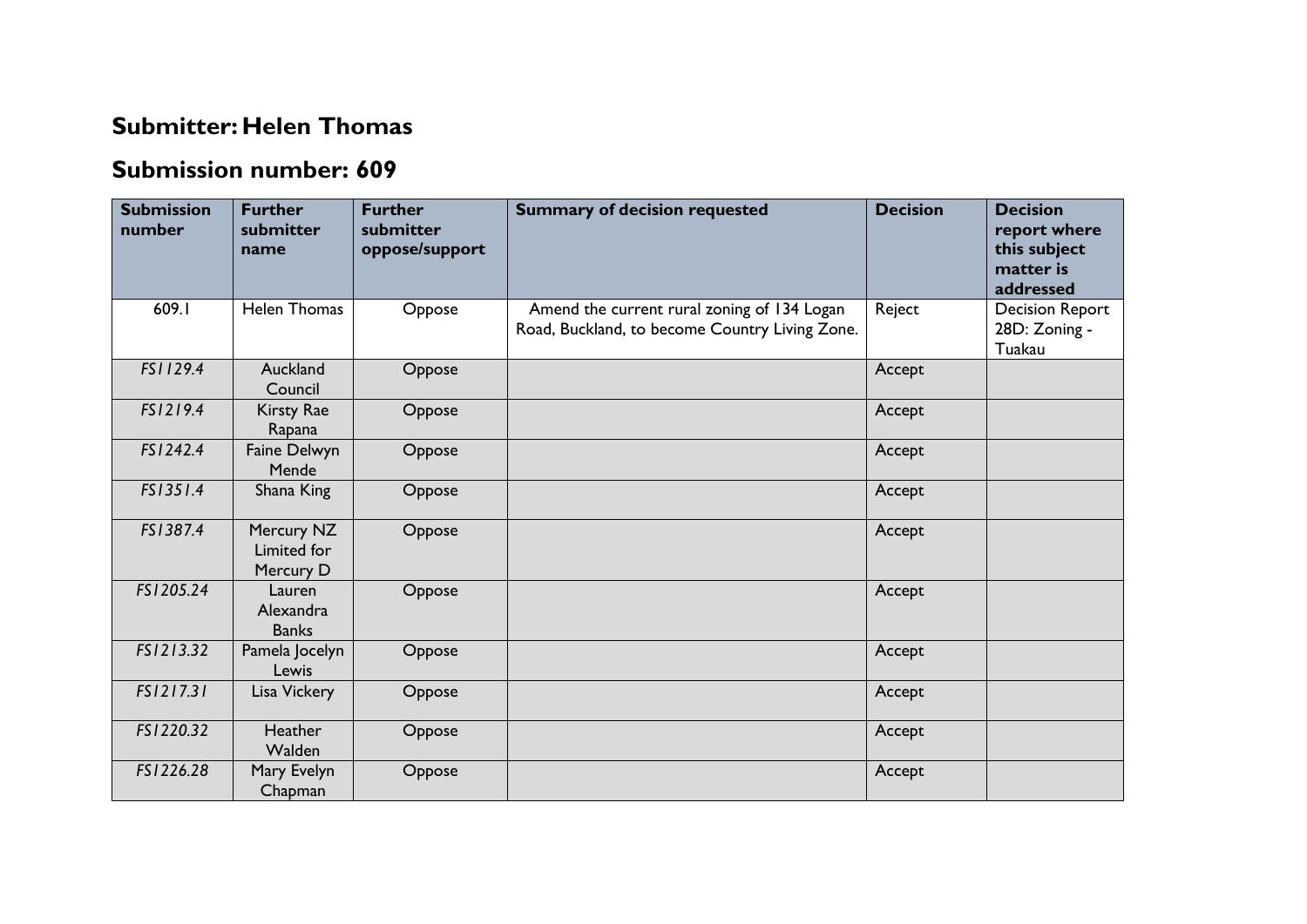| <b>Submission</b><br>number | <b>Further</b><br>submitter<br>name | <b>Further</b><br>submitter<br>oppose/support | <b>Summary of decision requested</b> | <b>Decision</b> | <b>Decision</b><br>report where<br>this subject<br>matter is<br>addressed |
|-----------------------------|-------------------------------------|-----------------------------------------------|--------------------------------------|-----------------|---------------------------------------------------------------------------|
| FS1227.28                   | Karen Daphne<br>McMurtry            | Oppose                                        |                                      | Accept          |                                                                           |
| FS1228.24                   | Peter<br>Christopher<br>Chapman     | Oppose                                        |                                      | Accept          |                                                                           |
| FS1229.28                   | James Wilson<br>McMurtry            | Oppose                                        |                                      | Accept          |                                                                           |
| FS1230.32                   | Nichola Taylor                      | Oppose                                        |                                      | Accept          |                                                                           |
| FS1231.28                   | John Scott                          | Oppose                                        |                                      | Accept          |                                                                           |
| FS1232.28                   | Anthony<br>Montagna                 | Oppose                                        |                                      | Accept          |                                                                           |
| FS1233.32                   | Andrea Scott                        | Oppose                                        |                                      | Accept          |                                                                           |
| FS1234.32                   | Scott Taylor                        | Oppose                                        |                                      | Accept          |                                                                           |
| FS1235.28                   | <b>Kirsten Marx</b>                 | Oppose                                        |                                      | Accept          |                                                                           |
| FS1236.24                   | Lynda Mellsop                       | Oppose                                        |                                      | Accept          |                                                                           |
| FS1237.28                   | Bronwyn<br><b>McMurtry</b>          | Oppose                                        |                                      | Accept          |                                                                           |
| FS1238.24                   | <b>Grant David</b><br>Maclean       | Oppose                                        |                                      | Accept          |                                                                           |
| FS1239.32                   | <b>Ruth Phillips</b>                | Oppose                                        |                                      | Accept          |                                                                           |
| FS1240.24                   | Linda Andrew                        | Oppose                                        |                                      | Accept          |                                                                           |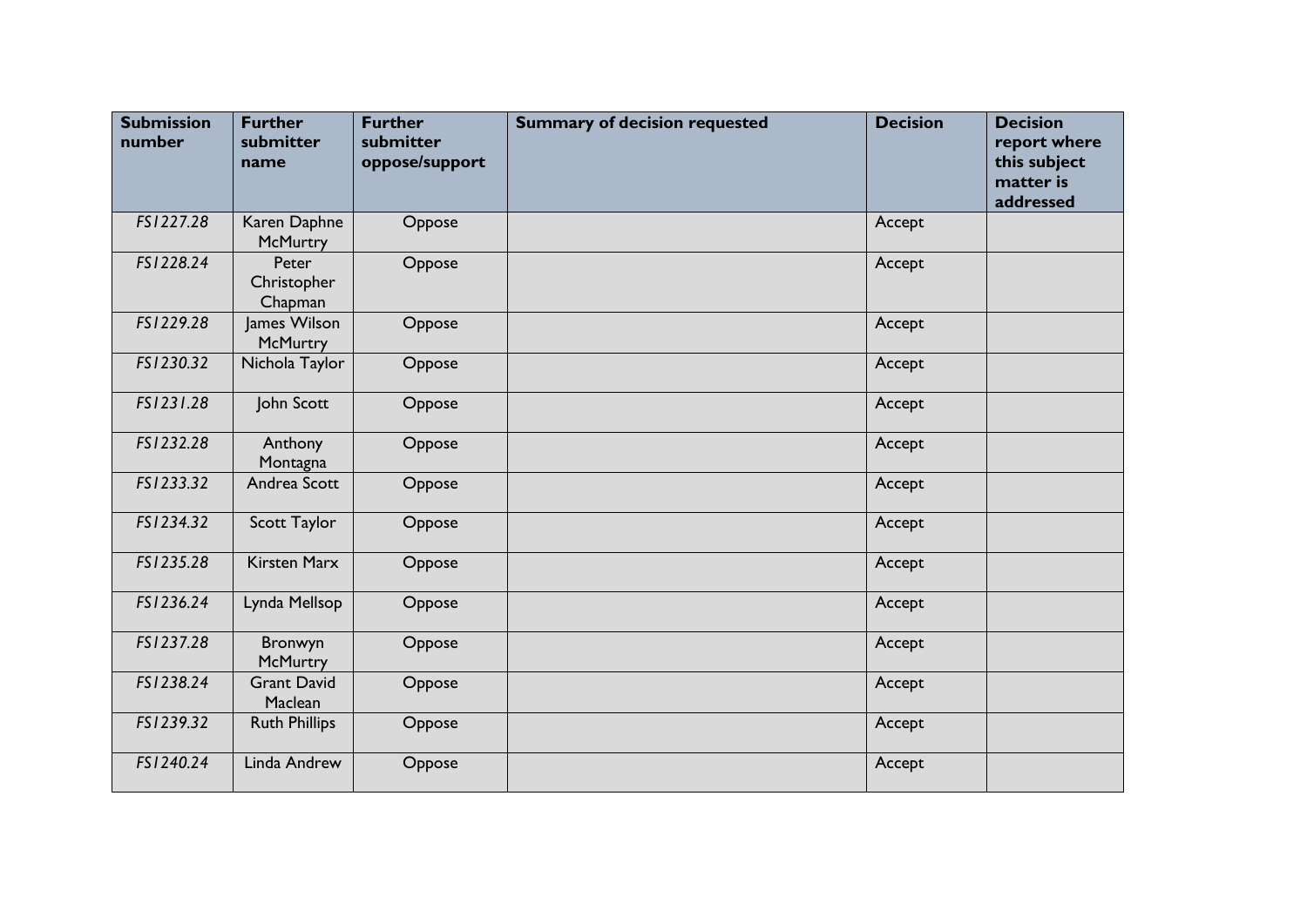| <b>Submission</b><br>number | <b>Further</b><br>submitter<br>name    | <b>Further</b><br>submitter<br>oppose/support | <b>Summary of decision requested</b> | <b>Decision</b> | <b>Decision</b><br>report where<br>this subject<br>matter is<br>addressed |
|-----------------------------|----------------------------------------|-----------------------------------------------|--------------------------------------|-----------------|---------------------------------------------------------------------------|
| FS1241.24                   | Calvin Andrew                          | Oppose                                        |                                      | Accept          |                                                                           |
| FS1243.32                   | Nicole<br>Ormsby                       | Oppose                                        |                                      | Accept          |                                                                           |
| FS1245.32                   | Maire<br><b>Enterprises</b><br>Limited | Oppose                                        |                                      | Accept          |                                                                           |
| FS1246.32                   | Sharageen<br>Holdings<br>Limited       | Oppose                                        |                                      | Accept          |                                                                           |
| FS1247.32                   | <b>Tammy Baker</b>                     | Oppose                                        |                                      | Accept          |                                                                           |
| FS1290.27                   | Anthony<br>James Parker                | Oppose                                        |                                      | Accept          |                                                                           |
| FS1336.32                   | <b>Gary Finlay</b>                     | Oppose                                        |                                      | Accept          |                                                                           |
| FS1352.32                   | Graydon<br>Millen                      | Oppose                                        |                                      | Accept          |                                                                           |
| FS1354.32                   | <b>Peter Francis</b><br>Montagna       | Oppose                                        |                                      | Accept          |                                                                           |
| FS1355.32                   | Justine<br>Wootton                     | Oppose                                        |                                      | Accept          |                                                                           |
| FS1356.32                   | Elizabeth Jean<br>Deadman              | Oppose                                        |                                      | Accept          |                                                                           |
| FS1357.24                   | <b>Graham Gavin</b><br>Deadman         | Oppose                                        |                                      | Accept          |                                                                           |
| FS1358.28                   | Graham A<br>Deadman                    | Oppose                                        |                                      | Accept          |                                                                           |